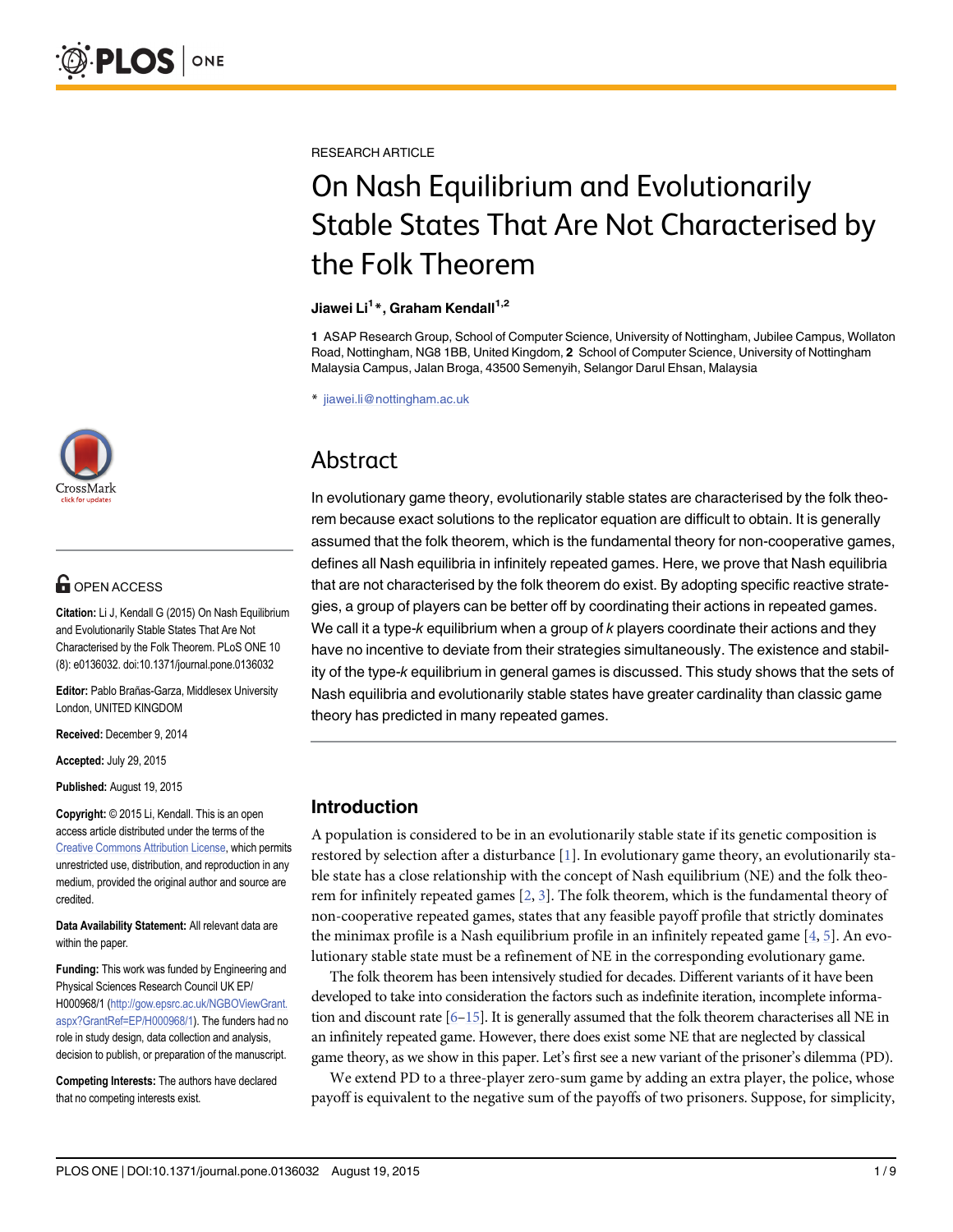<span id="page-1-0"></span>



doi:10.1371/journal.pone.0136032.g001

that the police choose between two options, L and R, which lead to two PDs between X and Y with different payoff values as shown in  $Fig 1$ .

The dominant strategy for three players are  $D$ ,  $D$ , and  $L$  respectively and the corresponding payoffs are (-3, -3, 6), which is the unique NE of the stage game.

In an infinitely repeated version of this game, X and Y can be better off by choosing  $(C, C)$ whatever Z chooses. Three players choosing  $(C, C, L)$  in every round should be a NE since mutual cooperation is a NE in each PD according to the folk theorem. Note that the minimax payoffs for three players are -3, -3 and 0 respectively. Z receives the minimax payoff in this equilibrium, which means that the payoff profile does not strictly dominate the minimax payoff profile. Thus, this equilibrium is not characterised by the Folk theorem.

The strategies for players in a repeated game include not only simply aggregations of pure or mixed strategies in a sequence of stage games, but also reactive strategies that one player chooses their action in response to some other players' previous actions. From Tit for tat, Grim trigger, Pavlov and Group strategies [[16](#page-7-0)] to the newly appeared zero-determinant strategies  $[17–19]$  $[17–19]$  $[17–19]$ , a number of reactive strategies have been developed and investigated in evolutionary game theory. Reactive strategies are the reason why a payoff profile that is not NE in the stage game can be NE in an infinitely repeated game.

Coordination among a group of players can be formed and maintained when specific reactive strategies are adopted by those players, which leads to equilibrium that does not exist in one-shot games.

#### Methods and Results

#### Reactive Strategies

Consider a repeated *n*-player game  $G = \{I, S, U\}^T$  where  $I = \{1, \ldots, n\}$  is the player set and  $S = \{S_1, \ldots, S_n\}$  and  $U = \{U_1, \ldots, U_n\}$  are the strategy set and the payoff set respectively. The iteration of game is counted by t, starting from  $t = 0$ . Each player has a pure action space  $A_i^t$  in the  $t^{\text{th}}$  stage game. Let  $\hbar_i^t = (a_i^0, a_i^1, \dots, a_i^{t-1})$  be the sequence of actions chosen by player  $i \in I$ within t−1 periods, and  $\hbar_{-i}^t = (h_1^t, \ldots, h_{i-1}^t, h_{i+1}^t, \ldots, h_n^t)$  the past choices made by all players other than *i*. For simplicity of expression, the payoff of a player in a repeated game is computed

by  $u_i = \frac{1}{T+1}$  $\sum_{T}$  $t=0$  $u_i^t$ , which denotes the average payoff over a period of  $T+1$ .

A player's strategy is reactive if it is a function of other players' past actions [\[18\]](#page-7-0). Player i's strategy,  $s_i$ , is a reactive strategy when there is

$$
s_i^t = \begin{cases} s_i^0 & t = 0\\ f(h_{-i}^t) & t \ge 1 \end{cases} \tag{1}
$$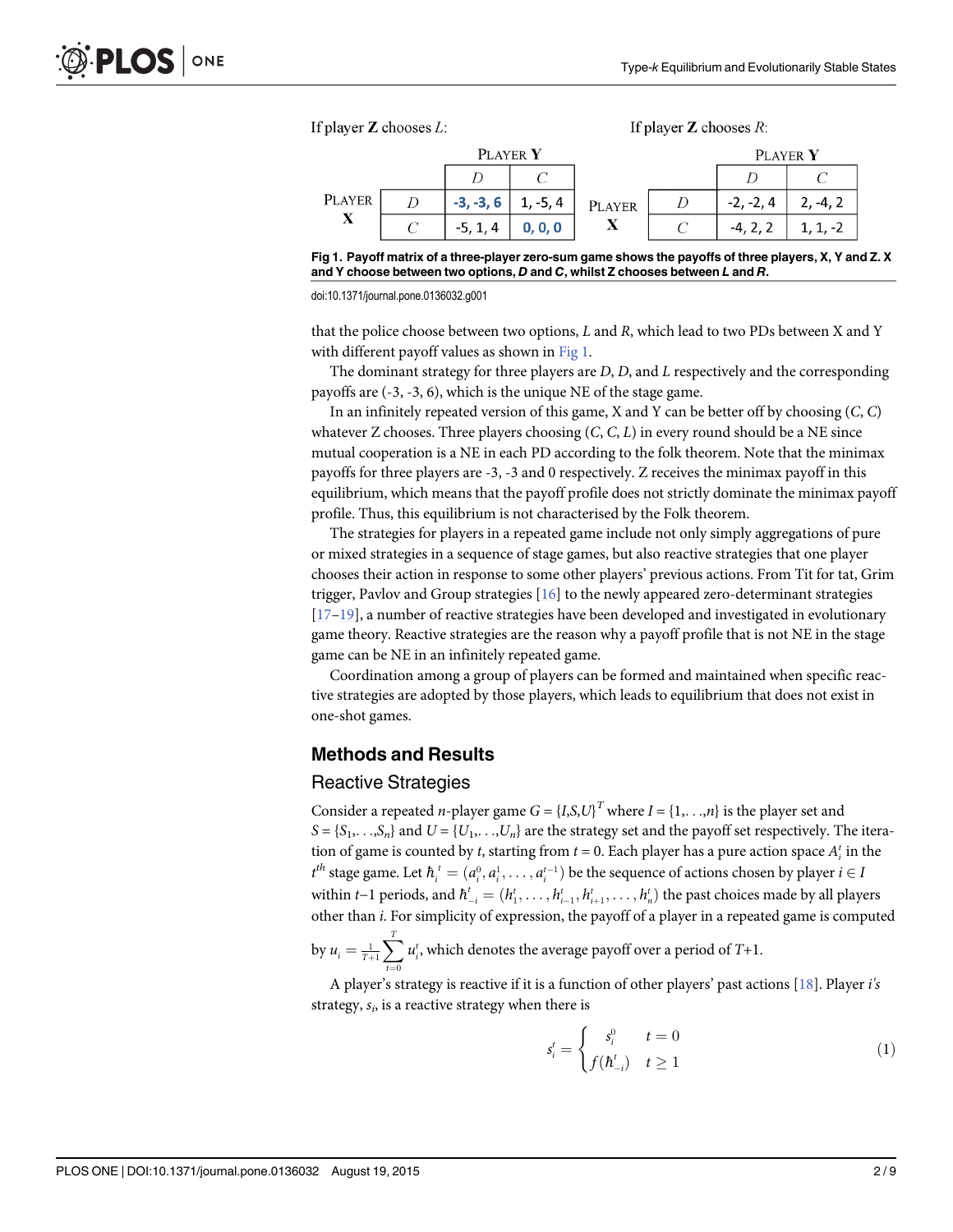<span id="page-2-0"></span>The strategy in the first stage game,  $s_i^0$ , is either a pure strategy or a mixed strategy. Obviously, reactive strategies do not exist in one-shot games since there always are  $\hbar_i^t = \hbar_{-i}^t = \phi$  for any i.

Reactive strategies provide a way of coordination among a group of players in repeated games. In a repeated game with multiple Nash equilibria, for example, convergence to a Nash equilibrium can be guaranteed only if the players adopt specific reactive strategies.

There are two pure-strategy NEs,  $(L, R)$  and  $(R, L)$ , in the coordination game as shown in Fig 2. Two players do not have any a priori knowledge about which NE strategy profile to choose unless they can communicate with each other before the game. The coordination between X and Y can be achieved with probability  $\rho \rightarrow 1$  in an infinite repeated game if two players adopt the below strategies:

> $s^t_{Row} =$ L R  $rand\{L, R\}$ if both players chose  $(L, R)$  at  $t - 1$ if both players chose  $(R, L)$  at  $t - 1$ Otherwise  $(2)$  $\sqrt{ }$  $\Big\}$  $\vert$ R if both players chose  $(L, R)$  at  $t - 1$  $\sqrt{2}$

> $s_{Col}^t =$ L  $rand\{L, R\}$ if both players chose  $(R, L)$  at  $t - 1$ Otherwise  $(3)$  $\Big\}$  $\vert$

Reactive strategies also provide a way of maintaining coordination among a group of players. Grim trigger, for example, is a reactive strategy for the players in iterated prisoner's dilemma to maintain mutual cooperation. There exists a set of trigger strategies in a repeated game, by which the coordination among a group of players can be enforced. Once a group of players have coordinated their actions, they switch to the trigger strategy that one player will choose the minimax strategy if any other player in the group deviates from their coordination strategy.

## Type-k Equilibrium

One assumption in game theory is that the players believe that a deviation in their own strategy will not cause deviations by any other players. This is not a reasonable assumption in repeated games because of the existence of reactive strategies.

|               | Column Player |  |
|---------------|---------------|--|
|               |               |  |
| Row<br>Player | 0, 0          |  |
|               |               |  |

Fig 2. Payoff matrix of a coordination game. Two players are indifferent between two pure-strategy NEs. The probability that any NE is achieved is 0.5 no matter what pure or mixed strategy they choose. Unless some reactive strategies are adopted, the probability of convergence to any NE is 0.5 in a repeated version of this game.

doi:10.1371/journal.pone.0136032.g002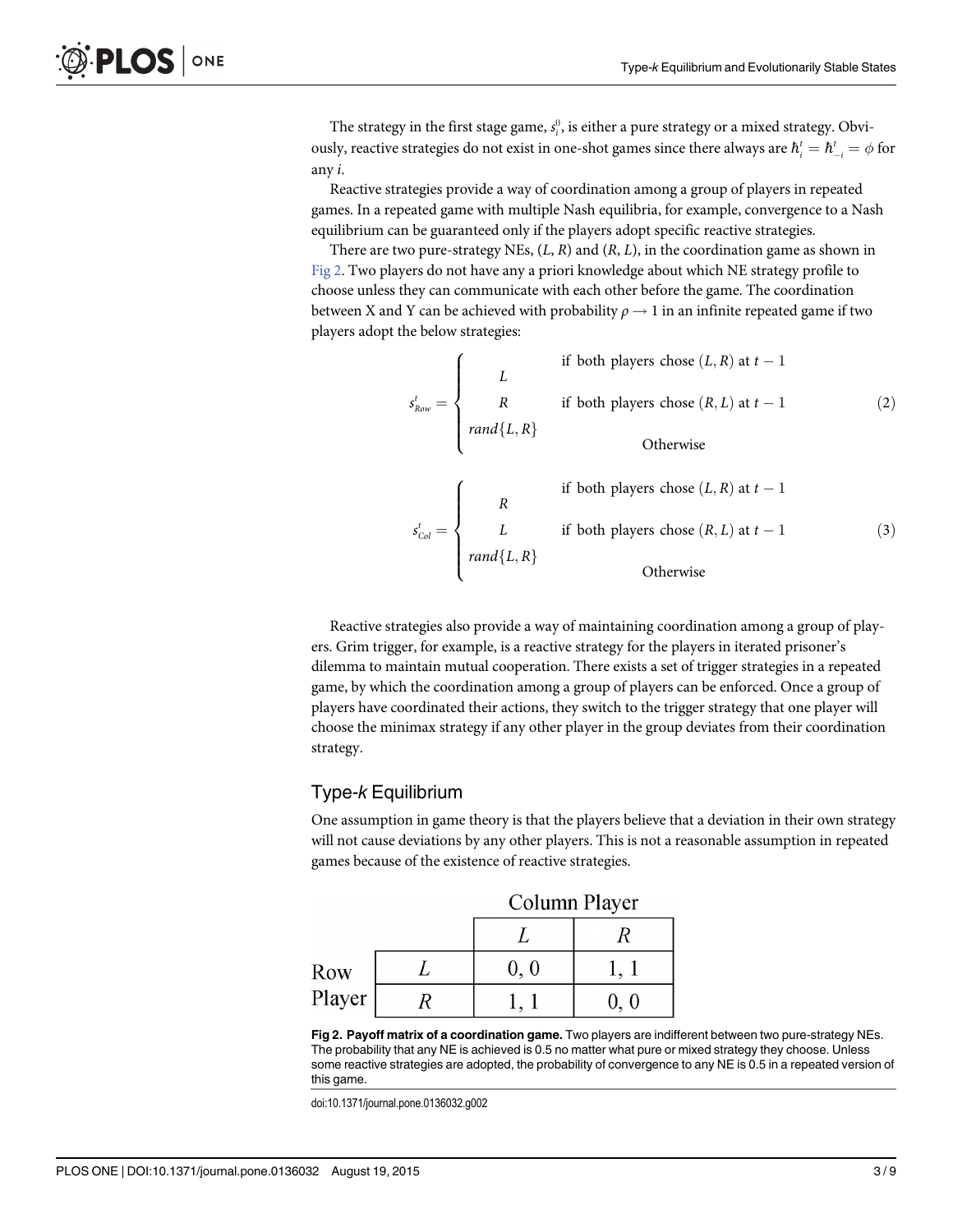Coordination among a group of players can be achieved when they adopt specific reactive strategies, which may lead to equilibrium other than Nash equilibrium in repeated games.

**Definition 1:** In a repeated *n*-player game, a *type-k coordination* ( $2 \leq k \leq n$ ) denotes that a group of k players coordinate their actions by adopting some trigger strategies such that they will change their strategies simultaneously once any player in the group deviates from the assigned action.

The necessary condition of a type- $k$  coordination is that  $k$  players can be better off by coordinating their actions. Let  $v_i$  be the minimax payoff of player  $i \in I$  and  $s_i^*$  the minimax strategy. Let K denote the group of k players where  $K \in I$ . The necessary condition for a type-k coordination is that there exists a strategy profile  $\{\bar{s}_i\}$   $(i \in K)$  such that

$$
\nu_i < u_i(\bar{s}_1, \cdots, \bar{s}_k, \underbrace{s_{k+1}, \cdots s_n}_{n-k}) \tag{4}
$$

hold for all  $i \in K$  and whatever  $\{s_i\}$  ( $j \notin K$ ).

A type-k coordination can be maintained if all players involved adopt a trigger strategy like this: keep playing the coordination strategy if all other players play their coordination strategies; otherwise, play the minimax strategy.

Given  $\{\bar{s}_i\}$   $(i \in K)$ , the best responses of the players who do not belong to K can be deter-<br>and Let  $\{\bar{s}\}\ (i \in L)$  denote the strategy profile of all players. If k players cannot further mined. Let  $\{\bar{s}_i\}$   $(i \in I)$  denote the strategy profile of all players. If k players cannot further<br>improve their peveffe by deviating from  $\{\bar{s}\}\$  simultaneously, the strategy profile  $\{\bar{s}\}\$  (i.e. improve their payoffs by deviating from  $\{\bar{s}_i\}$  simultaneously, the strategy profile  $\{\bar{s}_i\}$   $(i \in I)$  is a stable state (equilibrium) in the repeated game. This equilibrium is different from the concept of NE in that  $k$  players coordinate their actions.

**Definition 2:** In an infinitely repeated *n*-player game, we call it a type-k equilibrium ( $2 \leq k$ )  $\leq$  n) if a group of k players coordinate their actions and they have no incentive to deviate from their strategies simultaneously.

A strategy profile  $\{\bar{s}_i\}$  is a type- $k$  equilibrium if

$$
u_i(s'_1,\dots,s'_k,\underbrace{s_{k+1},\dots,s_n}_{n-k}) \leq u_i(\overline{s}_1,\dots,\overline{s}_k,\underbrace{s_{k+1},\dots,s_n}_{n-k})
$$
\n
$$
(5)
$$

are satisfied for any  $\{s'_i\}$  ( $i \in K$  and  $s'_i \neq \overline{s}_i$ ) and  $\{s_j\}$  ( $j \notin K$ ).<br>We prove that any time k equilibrium is also a NE in the

We prove that any type-k equilibrium is also a NE in the below proposition.

**Proposition 1:** In an infinitely repeated *n*-player game, any type-k equilibrium ( $2 \leq k \leq n$ ) is a NE.

Proof: Consider a strategy profile  $\{\bar{s}_i\}$  that satisfies (5). Let's first consider the case of  $k = n$ . We have  $v_i < u_i(\bar{s}_1, \ldots, \bar{s}_n)$  for all  $i \in I$ . According to the folk theorem,  $\{\bar{s}_i\}$  is a NE.<br>In the gase of  $k < u_i(\bar{s}_1, \ldots, \bar{s}_n)$  are estimated for all  $i \in I$ ,  $[\bar{s}_i]$  is a NE associated

In the case of  $k < n$ , if  $v_i < u_i(\bar{s}_1, \dots, \bar{s}_n)$  are satisfied for all  $i \in I$ ,  $\{\bar{s}_i\}$  is a NE according to folls theorem. It is impossible that for any player i there is  $u > u(\bar{s} - \bar{s})$  because the folk theorem. It is impossible that, for any player *i*, there is  $v_i > u_i(\bar{s}_1, \ldots, \bar{s}_n)$  because player *i* could deviate from  $\bar{s}_i$  to the minimax strategy so that the payoff is guaranteed to be  $v_i$ . This conflicts with the fact that  $\bar{s}_i$  is player *i's* best response. We simply need to consider  $v_i = u_i(\bar{s}_1, \dots, \bar{s}_n)$  for some players  $i \notin K$ .<br>Let M denote the group of players who

Let M denote the group of players who receive their minimax payoffs. Any player  $i \in M$  cannot improve his\her payoff by deviating from  $\bar{s}_i$  since  $\bar{s}_i$  is the best response to  $\bar{s}_{-i}$ .

Any player  $i \in K$  cannot improve their payoff by deviating from  $\overline{s}_i$ . If player  $i$  does deviate from  $\bar{s}_i$  in order to gain a higher payoff in the current round, all other members of K will play their minimax strategies in the future rounds. Player  $i$  will have to play the minimax strategy and will receive  $v_i$  in the future rounds. Knowing this, player *i* has no incentive to deviate from  $\overline{s}_{i}$ .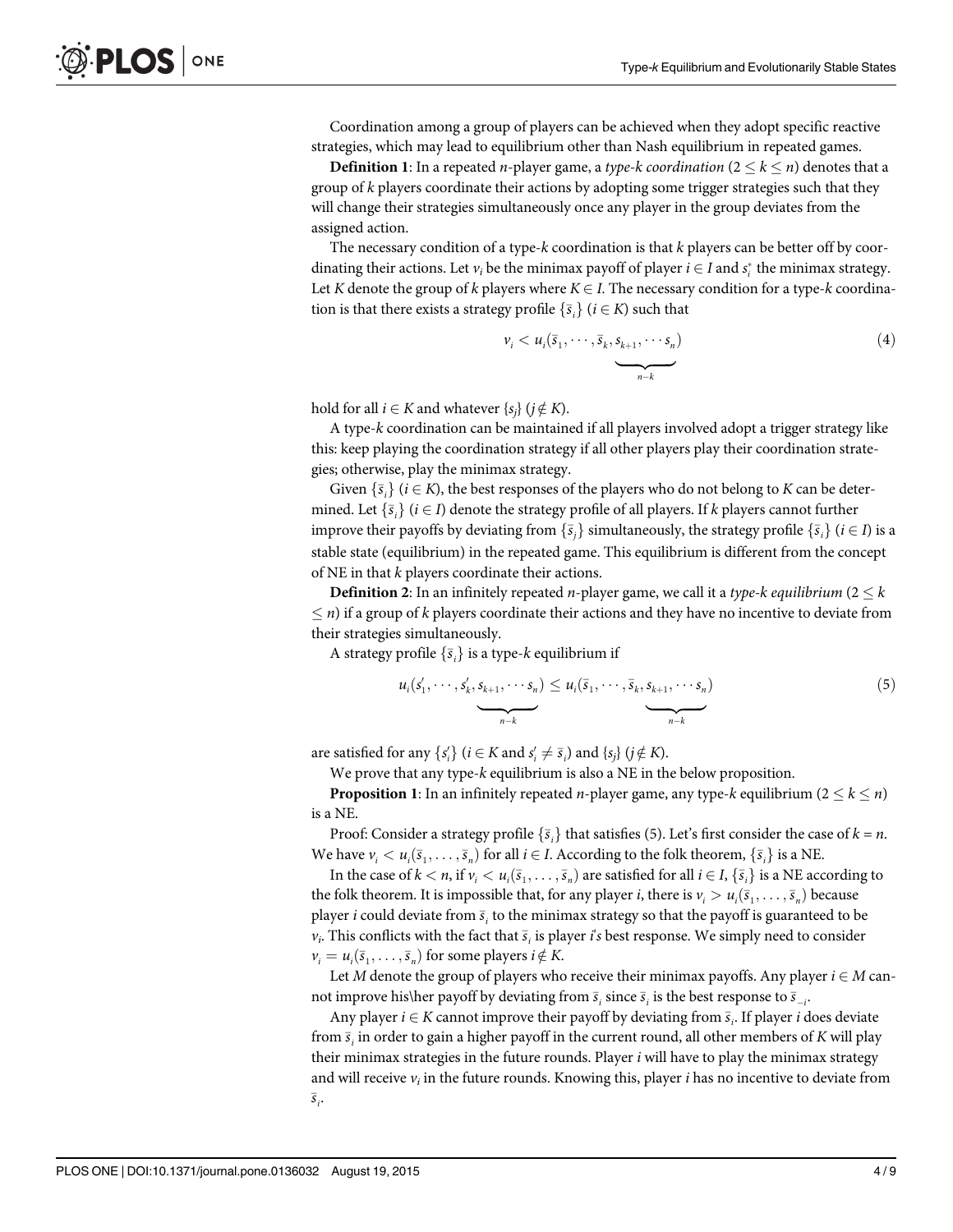

Fig 3. The relationship between proposition 1 and the folk theorem in infinitely repeated three-player games. O denotes the minimax payoff profile. Any feasible payoff profile within OABC (it includes the surface of ABC, but excludes the curves AB, BC, and CA.) is a NE according to the folk theorem. Propostion 1 proves that any feasible payoff profile on the ABC surface (including the curves AB, BC, and CA) can be NE if [\[5](#page-7-0)] holds. Any type-k equilibrium is a Parteto optimum.

doi:10.1371/journal.pone.0136032.g003

Since any player has no incentive to deviate from  $\{\bar{s}_i\}$ , it is a NE.<br>Every time k equilibrium is a NE and a NE is not necessarily a ty

Every type-k equilibrium is a NE and a NE is not necessarily a type-k equilibrium. Thus, the type-k equilibria are refinements of NE in repeated games.

The set of type-k equilibrium forms the Parteto frontier of all NEs in an infinitely repeated game. Any type-k equilibrium is a Pareto optimum for the group of k players. In three-player games, for example, the relationship between proposition 1 and the folk theorem can be illustrated by Fig 3.

For any group of players in an *n*-player game, there must be a strategy profile  $\{\bar{s}_i\}$  such that these players cannot improve their payoffs by changing their strategies simultaneously. This strategy profile can be a type-k equilibrium if (4) and (5) are satisfied for some players. We prove the existence of type-k equilibrium in general repeated games in proposition 2.

**Proposition 2:** In an infinitely repeated  $n$ -player game where there exists two or more NE, there must be at least one type-k equilibrium.

Proof: When there exists two or more NE, there must be at least one strategy profile that is different from the minimax profile in a NE. Let  $\{s_i\}$  denote such a strategy profile. We first prove that there must be  $v_i < u_i$  ( $s_1, \ldots, s_n$ ) for at least two players. Assume that there is  $v_a < u_a$  $(s_1,...,s_n)$  for the player a and  $v_i = u_i(s_1,...,s_n)$  for any  $i \neq a$ . Since all players except a play their minimax strategies and they have no incentive to deviate unilaterally (because  $\{s_i\}$  is a NE),  $s_a$  is the minimax strategy for a. This conflicts with the premise that  $\{s_i\}$  is different from the minimax profile. Thus, there must be  $v_i < u_i$  ( $s_1, \ldots, s_n$ ) for at least two players.

Suppose that there are  $v_i < u_i$  ( $s_1, \ldots, s_n$ ) for k players in the NE. If those k players cannot improve their payoffs by changing their strategies simultaneously, this NE is a type-k equilibrium. Otherwise, there must be a strategy profile  $\{s_i'\}$  such that those k players cannot further improve their payoffs by changing their strategies simultaneously and  $\{s'_i\}$  is a type- $k$ equilibrium.

A NE is stable if a small change in the strategy of one player leads to a situation such that

a. the player who did not change has no better strategy.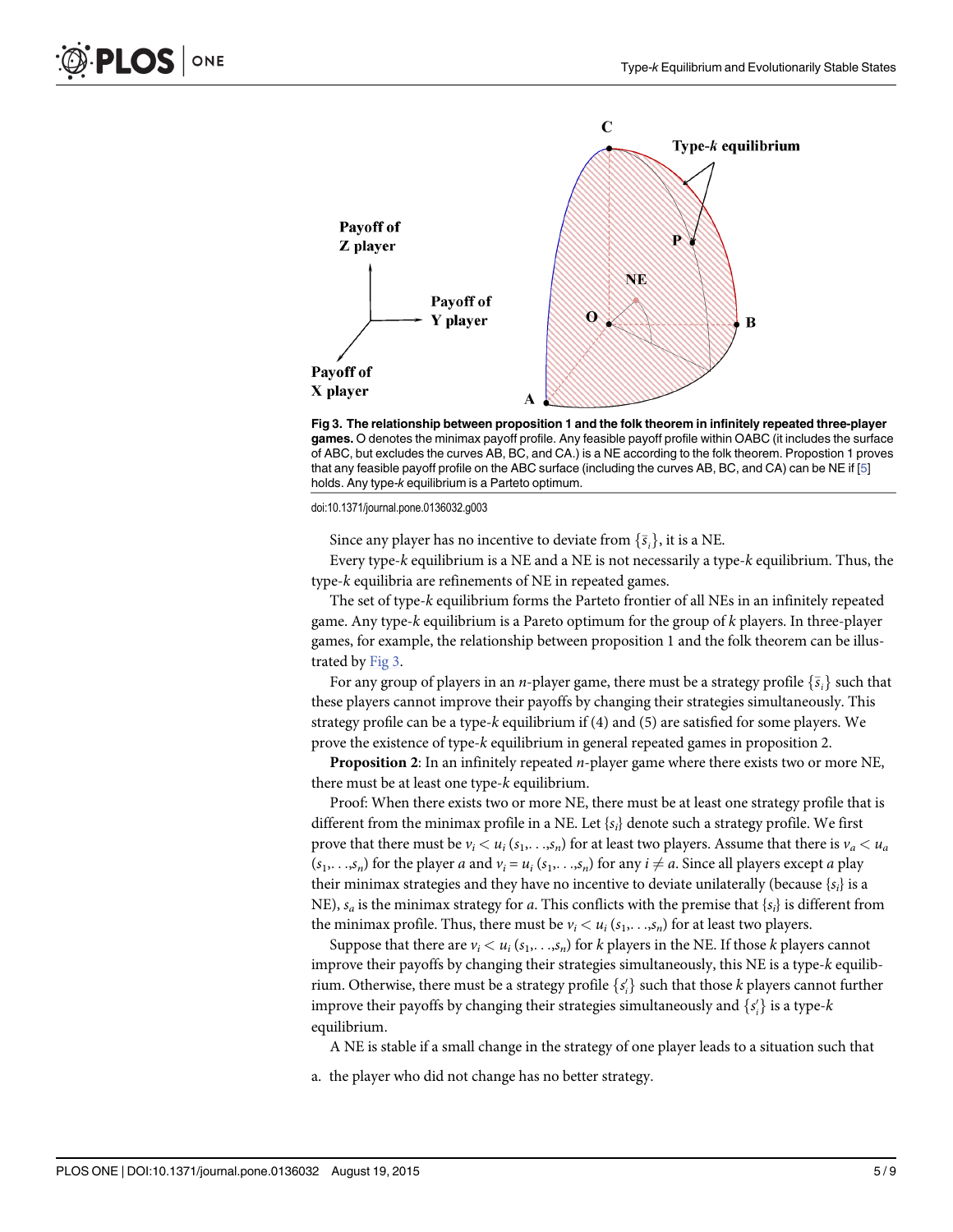<span id="page-5-0"></span>b. the player who did change is now playing with a strictly worse strategy.

A type-k equilibrium is not stable if it is not a NE in the stage game because once a player within the coalition changes his/her strategy in a type-k equilibrium, all other k−1 players will be triggered to change their strategies. We do not concern the players excluded from the coalition because any change in their strategies has no influence on the coalition.

A type-k equilibrium is stable if it is also a NE in the stage game and the NE is stable. For example, the pure-strategy NEs in  $Fig 2$  are type-2 equilibria and they are stable.

We have discussed the existence of type-k equilibrium in infinitely repeated games without discounting. In a repeated game with discounting, the discounted future payoffs must be greater than the excess current payoff due to deviating from the type-k equilibrium in order for each player in a type-k equilibrium to persist their strategies. Consider a constant discount fac-

tor  $\delta \in (0,1)$  so that the summation of player  $i$ 's payoff in T+1 periods is  $\sum_{t=0}^T \delta^t u_i^t$ . Let  $u_i'$  denote the maximum payoff of player  $i$  in the stage game given that  $i$  deviates from the type- $k$  equilib-

rium while all players except  $i$  keep their strategies unchanged. For each player  $i$  within the coordination group, there should be

$$
\lim_{T \to \infty} \sum_{i=1}^{T} \delta^{t} (u_{i}^{t} - v_{i}) > u_{i}^{'} - u_{i}^{0}
$$
\n(6)

This is the necessary condition for the existence of type-k equilibrium in infinitely repeated games with discounting.

#### An Example

This example is to show the multiplicity of equilibria in repeated games. Consider a threeplayer game as shown in Fig 4. The option  $R$  is dominated by  $L$  for every player and the strategy profile  $(L, L, L)$  is the unique NE in the stage game.

There are numerous type-3 and type-2 equilibria in the infinitely repeated version of this game. A strategy profile is a type-3 equilibrium when X and Y choose  $(R, R)$  and Z chooses whatever mixed strategy in every round. There is a typical type-2 equilibrium when X and Y alternately choose  $(L, R)$  and  $(R, L)$  and Z chooses L (the point F in [Fig 5\)](#page-6-0).

If it is a repeated game with discounting, the necessary condition of the above type-2 equi-

librium is that, for players X and Y, there are lim<br> $\lim_{T \to \infty}$  $\sum_{i=1}^T$  $t=1$  $3\delta^t > 1$ , or  $\delta > \frac{1}{4}$ .

#### Conclusions

Proposition 1 is a supplement to the folk theorem. The folk theorem proves the existence of the type- $n$  equilibrium in repeated  $n$ -player games. Proposition 1 extends it to the general case of type-k equilibrium  $(2 \leq k \leq n)$ .



Fig 4. The payoff matrix of a three-player game is given, where three players are X, Y and Z and each has two options, L and R.

doi:10.1371/journal.pone.0136032.g004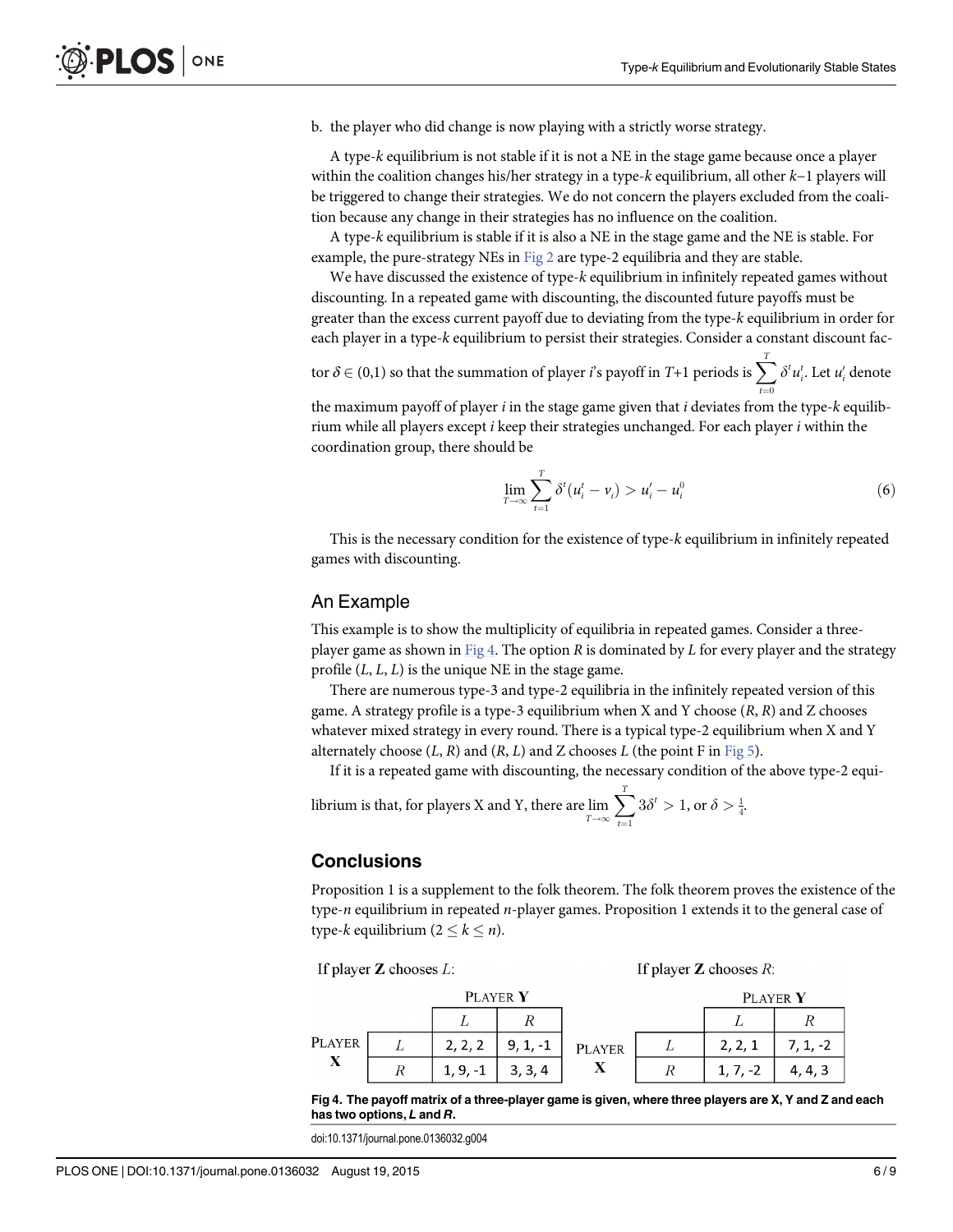<span id="page-6-0"></span>

[Fig 5. T](#page-5-0)he set of payoff profiles of all NE is a 3D polyhedron in the payoff space of X, Y, Z players and  $\triangle$ ADE is its projection onto the X-Y plane.  $\triangle$ ABC is the projection of the set of feasible profiles. The point A represents the minimax profile. The point G represents a type-3 equilibrium. Any point on the segment DE represents a type-2 equilibrium.

doi:10.1371/journal.pone.0136032.g005

Type-k equilibrium is a solution concept for repeated non-cooperative games. A type-k equilibrium is a Pareto optimum for the group of  $k$  players. In a type- $k$  equilibrium not only does any individual player not have incentive to unilaterally change their strategies but also a group of k players has no incentive to deviate from it collectively, which means that the type-k equilibrium is stronger than NE in stability.

Type-k equilibrium is different from other refinements of NE, such as strong NE  $[20]$  $[20]$  $[20]$  and coalition proof NE  $[21, 22]$  $[21, 22]$  $[21, 22]$  $[21, 22]$  $[21, 22]$ , in that a type-k equilibrium is not necessarily a NE in the stage game and it does not need communication or mediation among players. Type-k equilibrium is different from the concepts of coalition  $[23,24]$  or core  $[25]$  $[25]$  of cooperative games in that the players in a type-k equilibrium are payoff-maximized and they make their choices independently. A type-k equilibrium does not exist in one-shot game because coordination among the players can be formed only if all players choose to adopt specific reactive strategies. Reactive strategies are strategies for repeated games and they are neither pure strategies nor mixed strategies in the stage game.

The emergence of cooperation in evolutionary dynamics has attracted a great deal of research  $[26–36]$  $[26–36]$  $[26–36]$  $[26–36]$  $[26–36]$ . The type-k equilibrium suggests that cooperation in evolution starts from a group of players rather than an individual player. A group of players would coordinate their actions by adopting specific reactive strategies if they could be better off by doing so. This collective behaviour is much more effective and robust than any individual behaviour in building and maintaining cooperation in evolution.

Backward induction has led to some controversy despite of its wide use in finitely repeated games [[37](#page-8-0), [38](#page-8-0)]. It is obvious that the choices of players cannot be backward inducted when some of them adopt specific reactive strategies. In finitely repeated games, the end game effect cannot prevent the players from adopting specific reactive strategies. When both past actions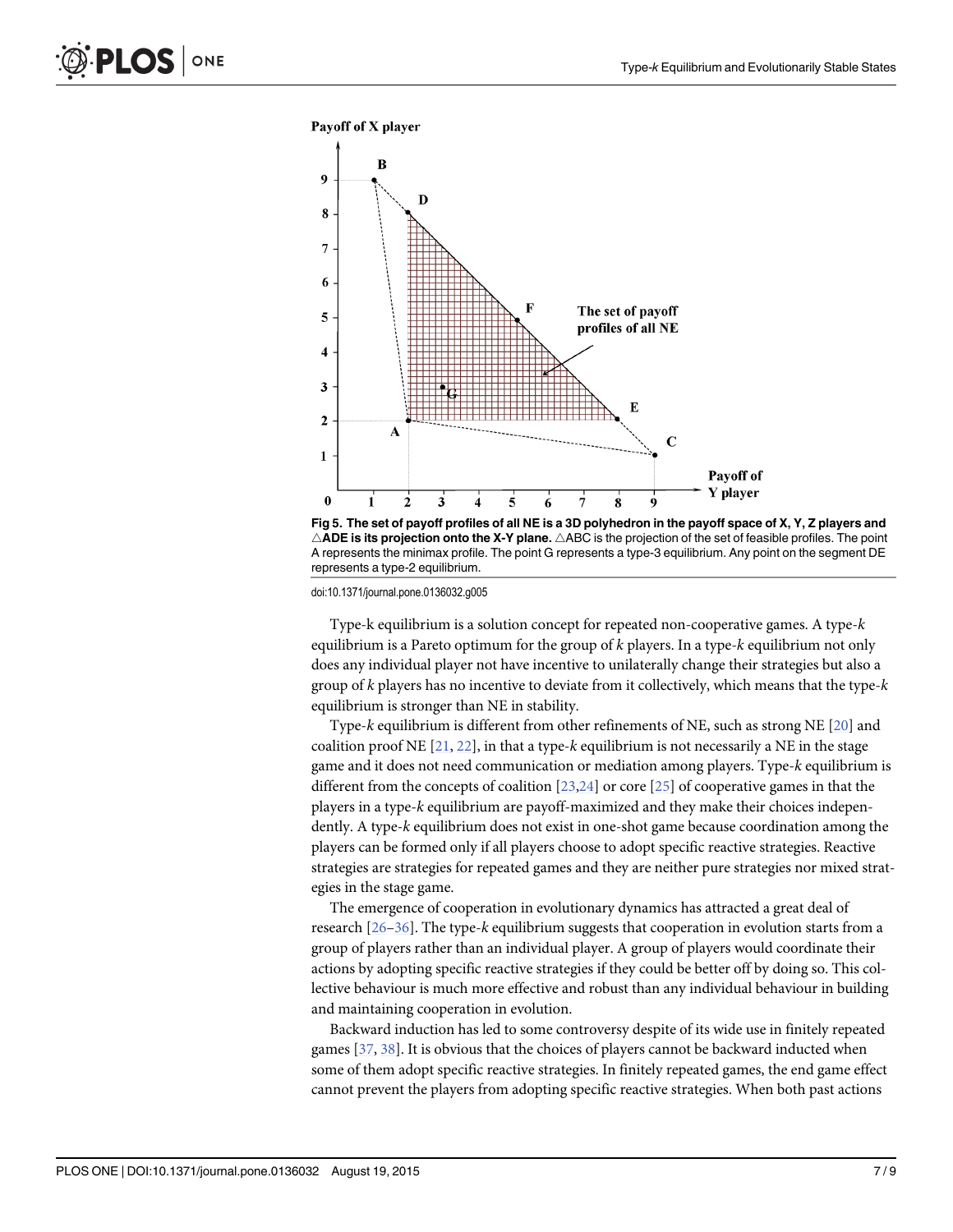<span id="page-7-0"></span>and the end game effect have an influence on the strategies of players, transition from one NE to another is possible.

The existence of type-k equilibrium explains, to some extent, why the biodiversity in evolutionary games is much more complex than classical game theory has predicted. The type-k equilibrium belongs to the set of NE that has been neglected in non-cooperative game theory. This set of NE possibly contains more complicated equilibrium than the type-k equilibrium, for example the equilibrium that has two or more coalitions in it.

#### Author Contributions

Conceived and designed the experiments: JL. Performed the experiments: JL. Analyzed the data: JL. Wrote the paper: JL GK.

#### References

- [1.](#page-0-0) Maynard Smith J. (1982) Evolution and the Theory of Games. Cambridge University Press. ISBN 0- 521-28884-3.
- [2.](#page-0-0) Cressman R. (2003) Evolutionary Dynamics and Extensive Form Games (Vol. 5). The MIT Press.
- [3.](#page-0-0) Cressman R. and Tao Y. (2014) The replicator equation and other game dynamics, Proceedings of the National Academy of Sciences 111: 10810–10817.
- [4.](#page-0-0) Friedman J. (1971) A non-cooperative equilibrium for supergames. Review of Economic Studies 38(1):  $1 - 12$ .
- [5.](#page-0-0) Rubinstein A. (1979) Equilibrium in Supergames with the Overtaking Criterion, Journal of Economic Theory, 21: 1–9.
- [6.](#page-0-0) Fudenberg D. and Maskin E. (1986) The folk theorem in repeated games with discounting or with incomplete information. Econometrica: Journal of the Econometric Society: 533–554.
- 7. Ely J. and Välimäki J. (2002) A robust folk theorem for the prisoner's dilemma. Journal of Economic Theory 102(1): 84–105.
- 8. Dutta P. (1995) A folk theorem for stochastic games. Journal of Economic Theory, 66(1): 1–32.
- 9. Fudenberg D. and Levine D. (1991) An approximate folk theorem with imperfect private information. Journal of Economic Theory, 54(1): 26–47.
- 10. Wen Q. (2002) A folk theorem for repeated sequential games. The Review of Economic Studies, 69(2): 493–512.
- 11. Abreu D., Dutta P. K., & Smith L. (1994) The folk theorem for repeated games: a NEU condition. Econometrica: Journal of the Econometric Society, 939–948.
- 12. Baye M. R. and Morgan J. (1999) A folk theorem for one-shot Bertrand games.Economics Letters, 65 (1), 59–65.
- 13. Hörner J. and Olszewski W. (2006) The Folk Theorem for Games with Private Almost-Perfect Monitoring. Econometrica, 74(6), 1499–1544.
- 14. Matsushima H. (1991) On the theory of repeated games with private information: Part I: anti-folk theorem without communication. Economics Letters, 35(3), 253–256.
- [15.](#page-0-0) Obara I. (2009) Folk theorem with communication. Journal of Economic Theory, 144(1), 120–134.
- [16.](#page-1-0) Li J., Hingston P. and Kendall G. (2011) Engineering design of strategies for winning iterated prisoner's dilemma competitions. IEEE Transactions on Computational Intelligence & AI in Games, 3(4): 348– 360.
- [17.](#page-1-0) Press W. and Freeman D. (2012) Iterated Prisoner's Dilemma contains strategies that dominate any evolutionary opponent. Proceedings of the National Academy of Sciences 109(26): 10409–10413.
- [18.](#page-1-0) Hilbe C., Nowak M., and Sigmund K. (2013) The evolution of extortion in iterated Prisoner's Dilemma games. Proceedings of the National Academy of Sciences 110(17): 6913–6918.
- [19.](#page-1-0) Stewart A. and Plotkin J. (2012) Extortion and cooperation in the Prisoner's Dilemma. Proceedings of the National Academy of Sciences 109(26): 10134–10135.
- [20.](#page-6-0) Aumann R. (1959) Acceptable points in general cooperative n-person games. in Contributions to the Theory of Games IV, Princeton University Press, Princeton, N.J.
- [21.](#page-6-0) Moreno D. and Wooders J. (1996) Coalition-Proof Equilibrium, Games and Economic Beahavior, 17: 82–112.